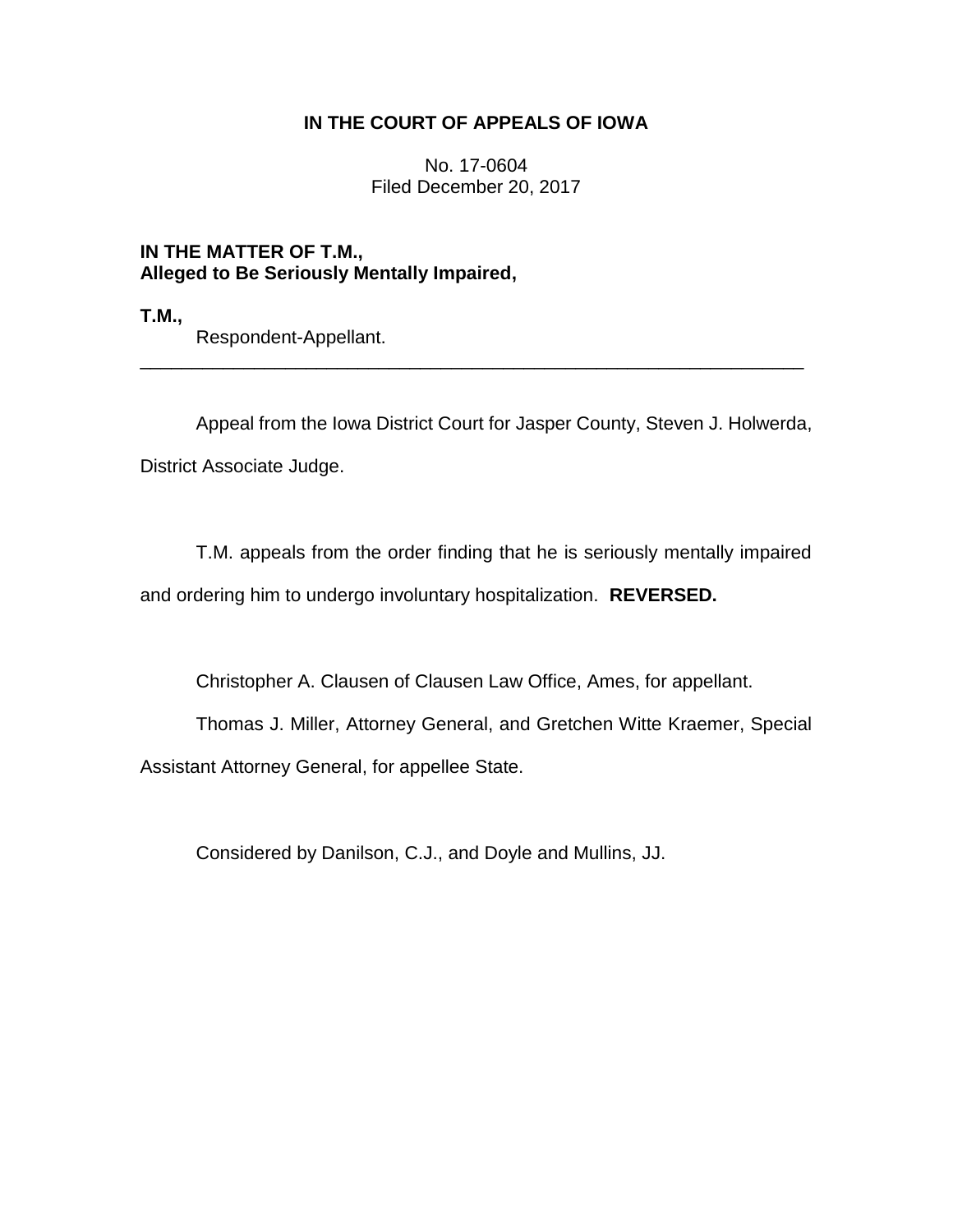**DOYLE, Judge.**

 $\overline{a}$ 

T.M. appeals from the order finding that he is seriously mentally impaired and ordering him to undergo involuntary hospitalization. He challenges the sufficiency of the evidence supporting the district court's finding.<sup>1</sup> Because there is insufficient evidence to support a finding he is likely to cause serious emotional injury if left untreated, we reverse.

T.M.'s sister filed an application for order of involuntary hospitalization alleging T.M. had a serious mental impairment pursuant to Iowa Code section 229.6 and should be taken into immediate custody. T.M.'s sister stated that T.M. was "delusional," believing "he is a God and a King," in addition to thinking he has children when he does not. She further stated that T.M. made some violent posts on his Facebook page, "for example talking about killing and posting graphic photos of people who have been hung."

Layhla Keairns, a physician's assistant working under the supervision of Dr. Stewart Fern, evaluated T.M. and completed consultation reports filed in district court. T.M. was diagnosed with schizophrenia. The reports state T.M. expressed delusions of grandeur and paranoia. The reports state T.M. was unable to make responsible decisions with respect to his hospitalization or treatment based on the severity of his symptoms. The reports opine that T.M. was likely to physically injure himself, to physically injury others, and to inflict severe emotional injury on those

 $1$  T.M. also raises a procedural challenge, arguing the court erred in denying his motion to dismiss because the hospitalization hearing was held more than five days after he was taken into custody, in violation of Iowa Code section 229.11 (2017). Because we find the evidence is insufficient to support a finding of serious mental impairment, we decline to address whether good cause existed for the delay.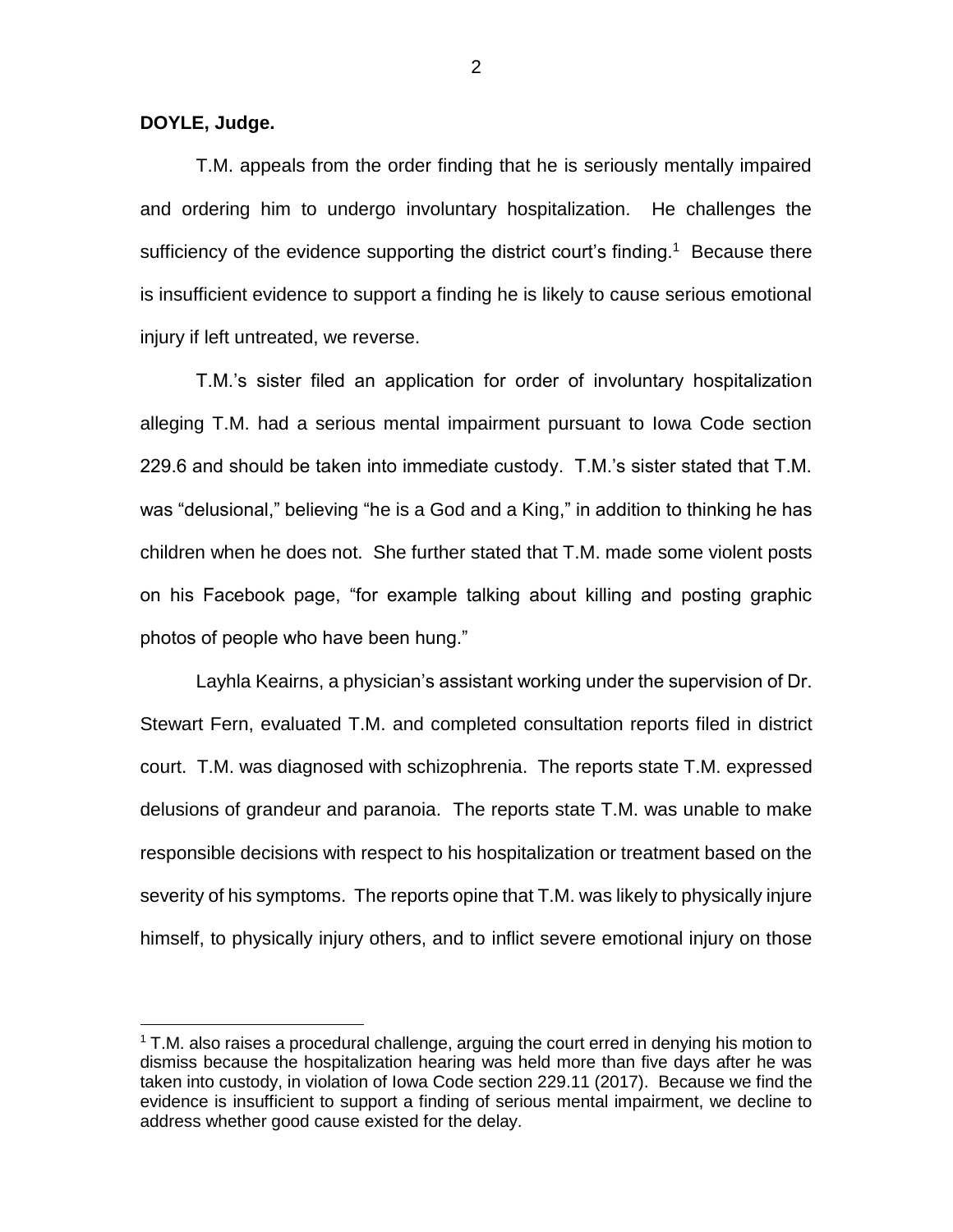unable to avoid contact with him. They also state that T.M. was incapable of

satisfying his needs.

Chapter 229 defines "serious mentally impaired" as

the condition of a person with mental illness and because of that illness lacks sufficient judgment to make responsible decisions with respect to the person's hospitalization or treatment, and who because of that illness meets any of the following criteria:

a. Is likely to physically injure the person's self or others if allowed to remain at liberty without treatment.

b. Is likely to inflict serious emotional injury on members of the person's family or others who lack reasonable opportunity to avoid contact with the person with mental illness if the person with mental illness is allowed to remain at liberty without treatment.

c. Is unable to satisfy the person's needs for nourishment, clothing, essential medical care, or shelter so that it is likely that the person will suffer physical injury, physical debilitation, or death.

Iowa Code § 229.1(20).

Following a hospitalization hearing, the district court found clear and convincing evidence established that T.M. is a person with schizophrenia and that he lacks the ability to make responsible decisions concerning his treatment. The court then addressed the requirements set forth in the individual paragraphs of section 229.1(20). The court noted that although the testimony and some of the language in the reports stated it is "possible" that he is likely to physically injure himself or others if untreated as set forth in paragraph (a) or to suffer physical injury, physical debilitation, or death as set forth in paragraph (c), there was no showing that those possibilities were *likely* to occur as the statute requires. Instead, the court found that there was clear and convincing evidence that T.M. was likely to inflict serious emotional injury on others who could not avoid contact with him, as set forth in section 229.1(20)(b). On this basis, the court entered an order finding T.M. to be seriously mentally impaired.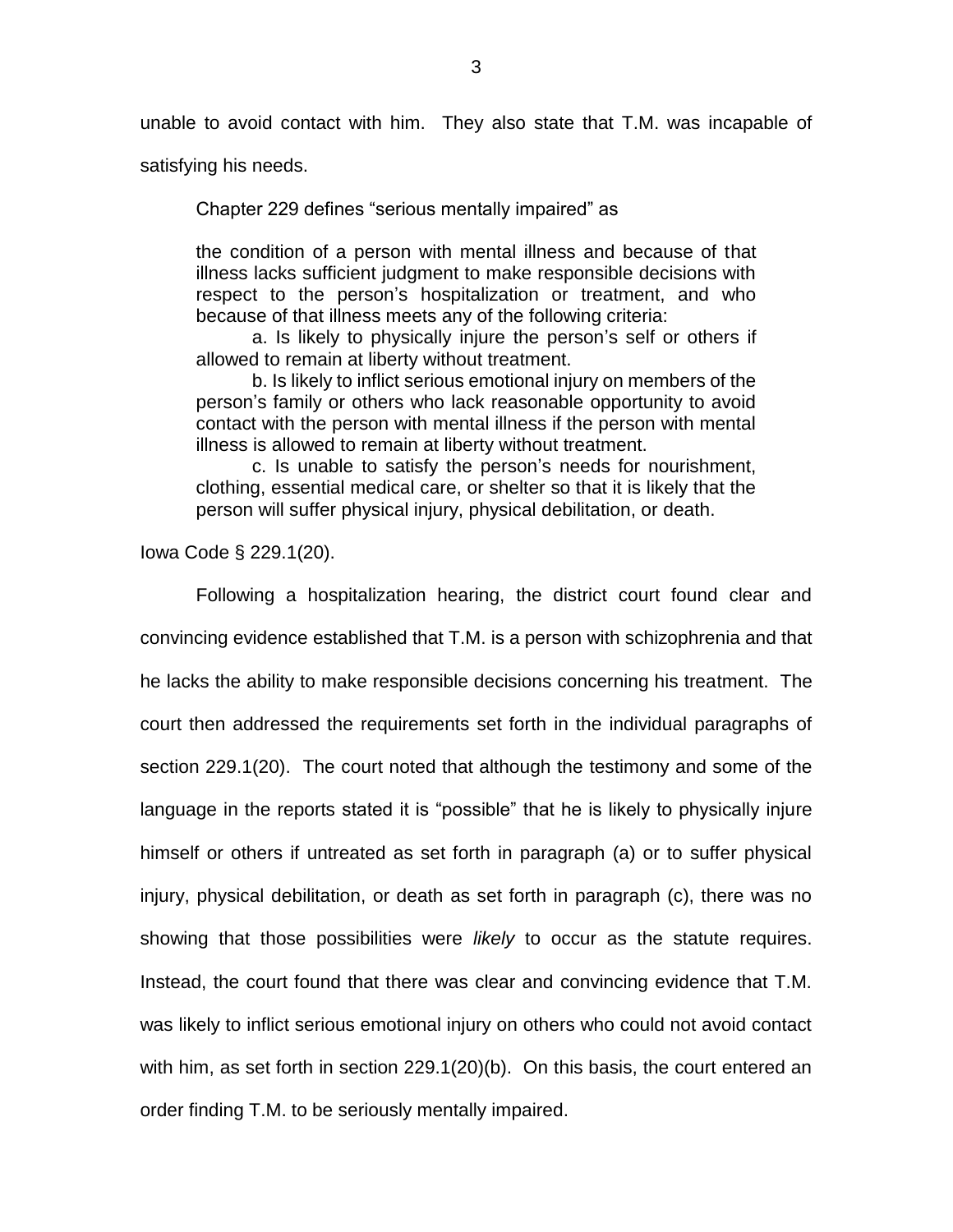T.M. challenges the sufficiency of the evidence to support the finding he is seriously mentally impaired as defined in section 229.1(20)(b). T.M. does not dispute the evidence establishing he is a person with a mental illness and that, as a result, he lacks the necessary judgment to make decisions concerning his treatment. He instead challenges the sufficiency of the evidence showing he is likely to inflict serious emotional injury on others.

"Serious emotional injury" is defined as "an injury which does not necessarily exhibit any physical characteristics, but which can be recognized and diagnosed by a licensed physician or other mental health professional and which can be causally connected with the act or omission of a person who is, or is alleged to be, mentally ill." Iowa Code § 229.1(19). Showing the likelihood a person will cause serious emotional injury "requires a predictive judgment, based on prior manifestations but nevertheless ultimately grounded on future rather than past danger." *In re J.P.*, 574 N.W.2d 340, 344 (Iowa 1998) (citation omitted). The danger must be evidenced by a "recent overt, act, or threat." *Id.* (citation omitted).

At the hospitalization hearing, Keairns testified that T.M.'s mother and sister were "extremely tearful" when discussing how schizophrenia has affected T.M., describing him as not being "the same person since he began symptoms approximately four years ago," which was "very difficult for them to witness." The following exchange then occurred:

Q. So if you witnessed them actually be tearful, would it be fair to say you saw a direct emotional effect of the respondent's mental health on those people closest to him? A. Yes. There was a telephonic interview, but yes, his sister at the end of the conversation was tearful.

Q. And if the respondent continues to go unmedicated, do you foresee that to continue? A. Yes, in my opinion.